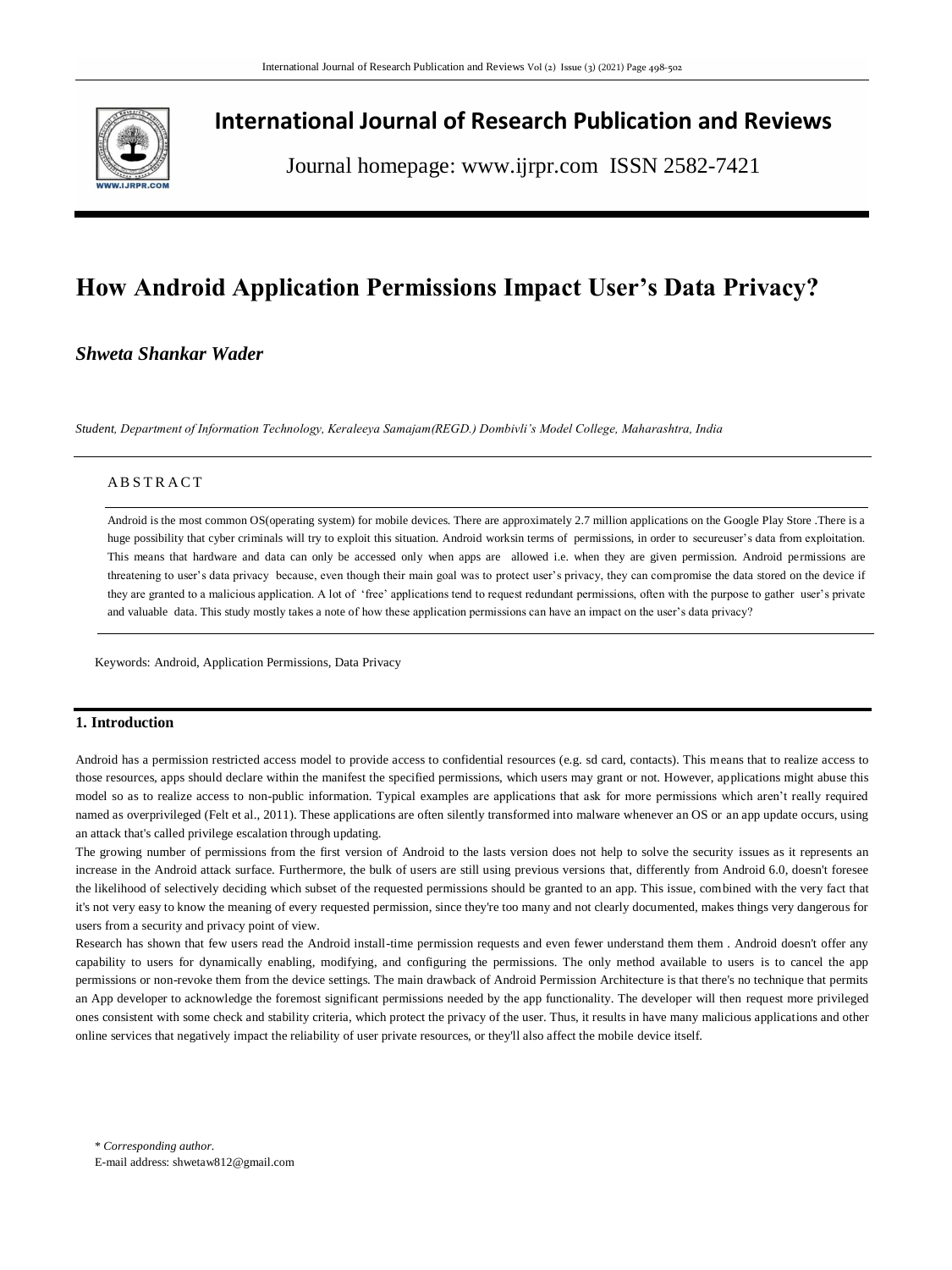# **2. Background/Literature Review**

The evolving state of recent mobile operating systems and therefore the proliferation of mobile services is more and more cat ching the eye of malicious users. Their main goal is to realize access to otherwise private information by exploiting vulnerabilities both at application and OS level. Many papers within the literature (Enck et al, 2010, Gibler et al, 2012, Stirparo, Kounelis, 2012, Zhou, Jiang, 2013) have shown apps with high invasion and manipulation on users' personal data.

The goal of Android's permissions model is to guard system resources from indiscriminate and unauthorised use by apps. However, this model has some inherent problems which may affect users privacy and anonymity also . The following paragraphs describe the kinds of threats we've identified which target this model, namely threats related to: pre-installed apps, permission management, permission granularity, permission notification, unused permissions, and lack of security.

First of all, pre-installed apps are by default granted all permissions required and are considered trusted since they're a part of the OS firmware. Therefore, users aren't informed about the specified permissions of those apps, since consent is generally granted by users during the installation process. This means that users don't have any indication on which resources are accessed by these apps and that they are susceptible to privacy invasive behaviours.

The second important point is that the way permissions are managed and granted during the app life-cycle. Consequently, a standard behaviour is simply to simply accept all the permission requests so as to succeed in the top of the installation process. Besides, most of the users don't have knowledge about possible risks the requested permissions introduce toward their personal data, and therefore the information prompted during the installation process are not really informative about the important functionalities the app goes to access and the way often (e.g., regular fine grain location tracking). More knowledgeable users might attempt to evaluate the list of requested permissions, but even for experts it's unclear how permissions are used (Felt et al., 2012).

Threats to users' privacy could also be posed not only by malware apps but also by legitimate apps. Many legitimate apps are characterised by a particular degree of privacy invasiveness, which is said to the permissions they request and to which use they create out of the protected methods. In this direction, TaintDroid (Enck et al., 2010) also as other research works (Gibler et al, 2012, Stirparo, Kounelis, 2012, Zhou, Jiang, 2013) demonstrate the sort of endusers' personal data manipulation performed by mobile apps. Examples of privacy invasive behaviour performed by apps are, as an example , games that request access to unique identifiers or user location that aren't needed by the app to function. Ultimately, it's up to every mobile device user to guage if an app behaviour is privacy-invasive consistent with his/her personal perceptions.

# **3. Method and Materials**

Secondary quantitative research method was performed for this paper. Secondary research is a kind of research that involves using pre-existing data. Secondary research includes research articles published in research reports or journals as such . These documents are often made available on the net or offline by libraries, websites and so on. . Secondary research method involves re-analysing past data. Secondary research also includes :1. Online Data, 2. Data from Government and Non-government Archives, 3.Data from Libraries, 4. Data from Institutions of Learning. **Advantages of Secondary Research**

- Easily Accessible
- Secondary research is cost-effective
- It is not time consuming
- It helps researchers to identify knowledge gaps which can be used as the basis of further systematic investigation.
- It is useful for scaling the scope of research & setting the stage for field investigations.

# **4. Data and Results**

These are some dangerous permissions in the Android Developer's Reference from Google. They are as follows

# ACCEPT\_HANDOVER

This permission allows for a call to be redirected to an app or a service . If you are unaware of it then this could end up costing you as it could be used to secretly record conversations.

#### ACCESS\_FINE\_LOCATION

This permission will take GPS and [WiFi](https://helpdeskgeek.com/help-desk/android-gps-not-working-heres-how-to-fix-it/) data to get your exact location. The accuracy could be possibly locating which room you're in within your home. ACCESS\_MEDIA\_LOCATION

Unless you've turned off geotagging on your pictures and videos, this app can [build an accurate profile of where you've been based on data in your photo](https://www.online-tech-tips.com/computer-tips/how-to-determine-where-a-picture-was-taken/)  [files.](https://www.online-tech-tips.com/computer-tips/how-to-determine-where-a-picture-was-taken/)

#### ACTIVITY\_RECOGNITION

Ifthis permission is put together with other location information and they can figure out what you're doing and where you're doing it.

ADD\_VOICEMAIL

It is used in an application to add voicemails into the system.

This could be used for phishing purposes.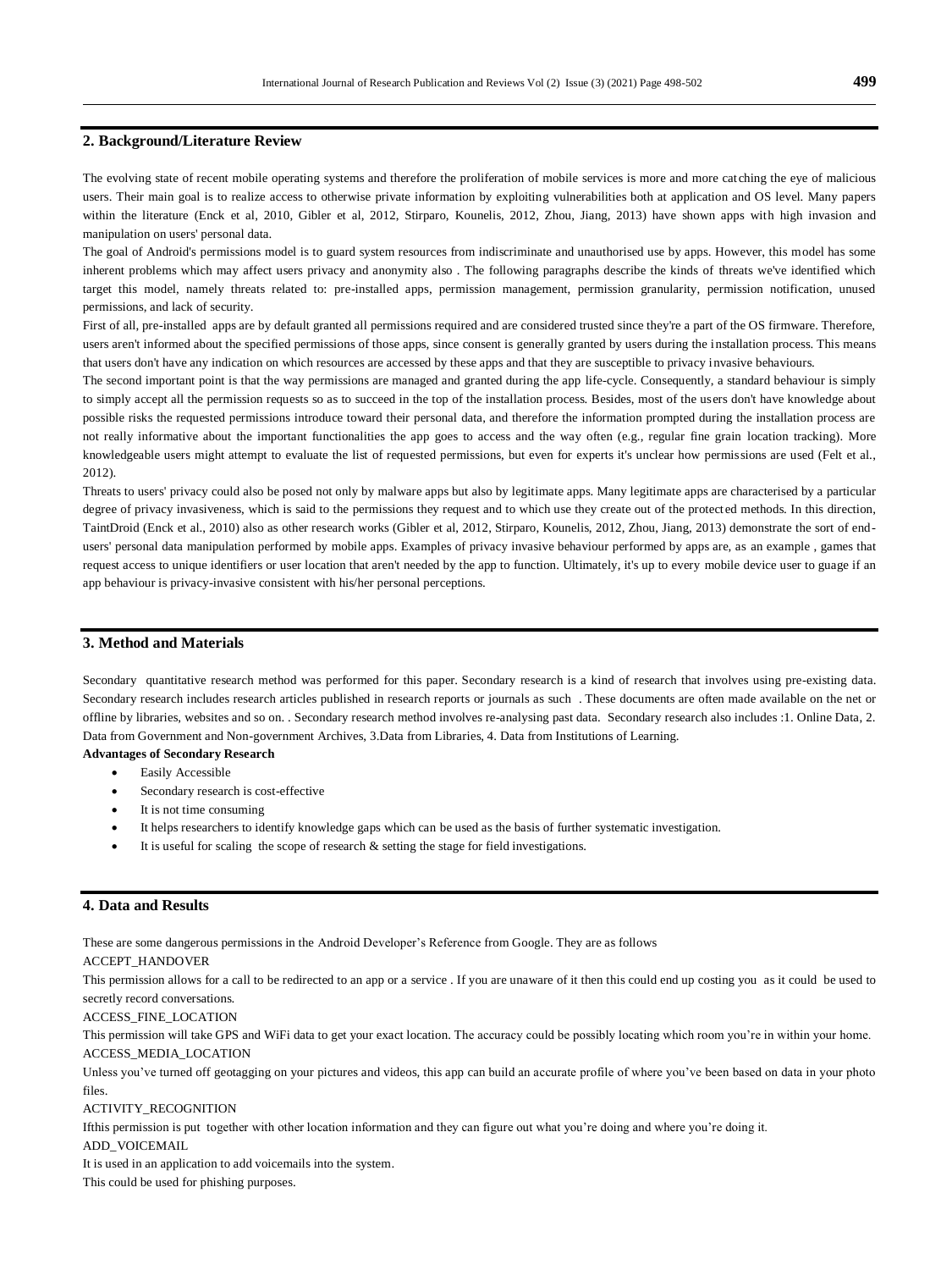# ANSWER\_PHONE\_CALLS

It gives access to an application to answer an incoming phone call."

Imagine an app answering your phone calls and doing whatever it wants with the calls.

# BODY\_SENSORS

It gives access to an application to access data from sensors that the user uses to live what's happening inside their body, like pulse ."

This is another one where the knowledge on its own won't mean much, but when including information from other sensors could prove very revealing. CALL\_PHONE

It gives access to an application to initiate a call without browsing the Dialer interface for the user to verify the decision ."

It's scary enough to think an app could make a call without you knowing it. Then believe how it'd call a 1-900 number and you'll get on the hook for hundreds or thousands of dollars.

#### READ\_CALENDAR

It gives access to an application to read the user's calendar data."

The app would know where you'll be and the exact data . Also, if you create notes with your appointments, it'll also know the reason as to you're there. WRITE\_CALENDAR

It gives access to an application to write the user's calendar data."

A bad actor might use this to place appointments in your calendar making you think that you would possibly need to go somewhere you don't, or call someone you don't got to .

#### READ\_CALL\_LOG

It gives access to an application to read the user's call log."

Who we ask and when are often very revealing about our lives. Calling your co-worker during the day? Normal. Calling them at 2 a.m. on Saturday night? Not so normal.

# WRITE\_CALL\_LOG

It gives access to an application to write (but not read) the user's call log data."

It's unlikely to happen, but a malicious app could add call logs to line you up for something.

#### READ\_CONTACTS

It gives access to anapplication to read the user's contacts data."

Similar to reading the decision log, a person's contact list says tons about them. Plus, the list could also be wont to phish your friends, making them think it's you messaging them. It also can be wont to grow a marketing email list the corporate could then unload to advertisers.

#### WRITE\_CONTACTS

It gives access to anapplication to write down the user's contacts data."

What if this might be wont to edit or overwrite your contacts? Imagine if it changed the amount for your mortgage broker to a different number and you call some scammer and provides them your financial information.

### READ\_EXTERNAL\_STORAGE

It gives access to anapplication to read from external storage.

Any data storage that plugs into your devicecould be accessed if you allow this permission.

# WRITE\_EXTERNAL\_STORAGE

It gives access to anapplication to write to external storage.

# READ\_PHONE\_NUMBERS

It gives access to an application to read access to the device's phone number(s).

#### READ\_PHONE\_STATE

It gives access to an application read only access to phone state, including the present cellular network information, the status of any ongoing calls, and an inventory of any phone accounts registered on the device.

It can be used to facilitate eavesdropping and tracking your location by which network you're on.

READ\_SMS

It gives access to an application to read SMS messages."

A way to eavesdrop on the user and gather personal informationby reading your text messages.

# SEND\_SMS

It gives access to an application to send SMS messages and can cost you tons of cash , quickly.

# RECEIVE\_MMS

It gives access to an application to monitor incoming MMS messages.

### The app would be ready to see any pictures or videos that were sent to you.

RECEIVE\_SMS

It gives access to an application to receive SMS messages.

This app would leave monitoring your text messages.

#### RECEIVE\_WAP\_PUSH

It gives access to an application to receive WAP push messages.

A WAP push message may be a message that's also an internet link. It could open a phishing or malware laden internet site by choosing a message. RECORD\_AUDIO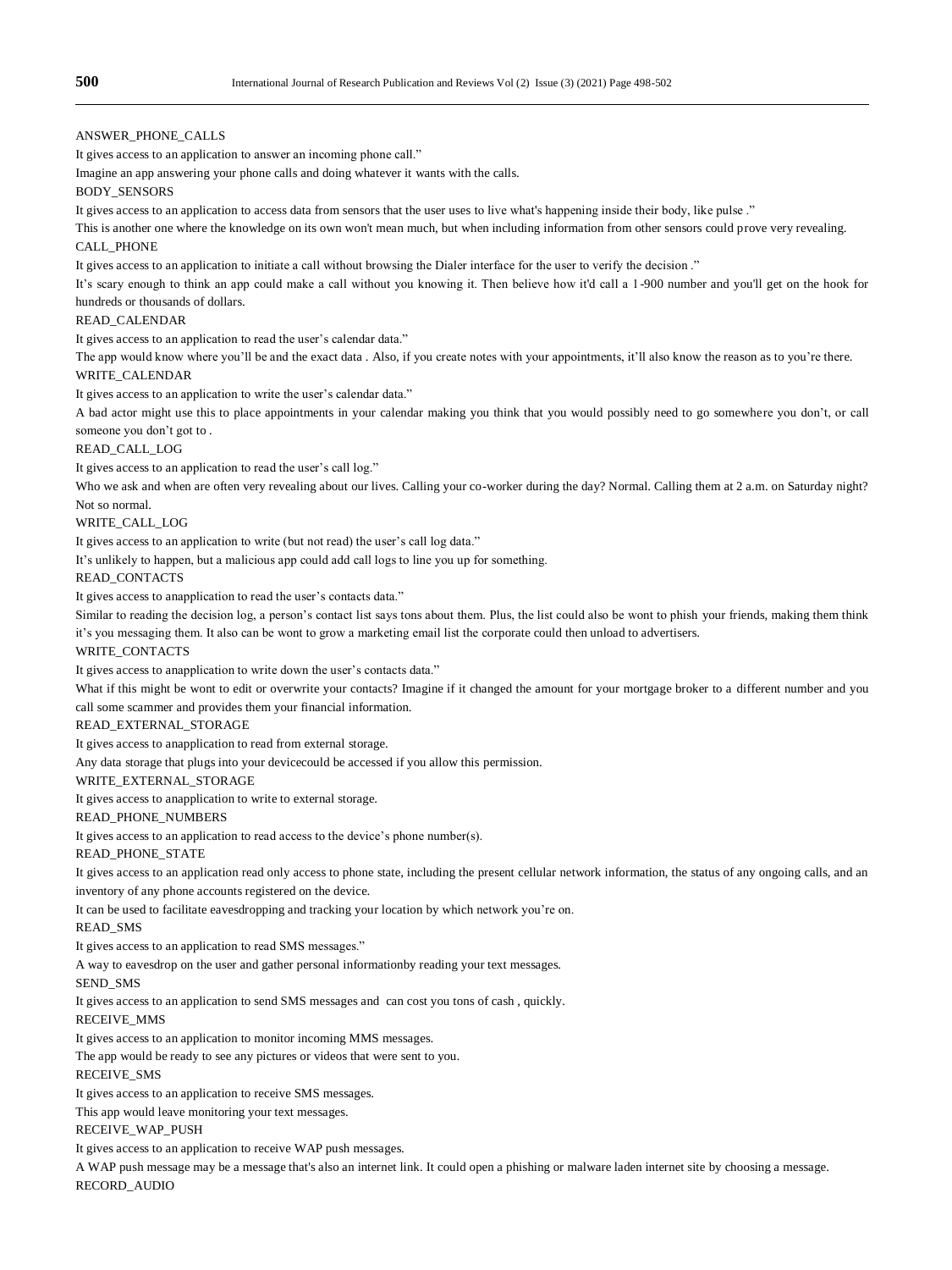It gives access to an application to record audio.

Yet another way to eavesdrop on people. Plus there's a surprising amount you'll learn from the sounds around an individual , albeit they're not talking. USE\_SIP

It gives access to an application to use SIP service.

# **5. Discussions**

The apps you install may question you for the permission to access your contacts, location, microphone, phone, storage and sensors. Some permissions are required for the app to figure properly . If it's a mapping app, then location information becomes necessary. If it's a normal gaming asking for your location then just deny the access to it.

If you give apps access to your microphone, then there is a possibility that somebody can eavesdrop on the the device communications so be cautious while granting access to it.

Getting into the habit of scanning and reading your app permissions carefully will make you more aware of what apps are doing with your device.

Enable or disable app permissions one by one

If you put in an app with all permissions disabled, you'll still activate those you would like individually within the settings.

1. Go to Android phone's Settings app.

2. Tap on Apps or Application Manager.

3. Select the app that you simply want to vary by tapping Permissions.

4. Now choose which permissions to turn on or off, like camera or microphone.

• Scan for viruses and other flaws

1. Go to your Android phone's Settings app.

2. Tap Security.

3. Select Google Play Protect. From here, you will see all of the apps that are scanned and if any are suspect. If so, you'll be wanting to require steps to right away stop using those apps and obtain them off your phone.

• Google Play Protect scans all of your apps to recognise apps that can be harmful for user's privacy.

• Turn off your location settings

• Turn off location data in your photos

# **6. Conclusion**

The Android operating system supports users' privacy using apps permission technique that put restrictions on all apps with regard to accessing a user's private data. Each app requires a list of permissions, which are determined by the app developer and accepted by the user during the app installation time. The ability to avoid granting dangerous permissions is delegated to the end-user, who is expected to understand what permissions have been accepted. Android does not provide tools to analyze and trace the possible interactions between apps. This work has analyzed the most popular Android apps and discussed numerous privacy concerns associated with the permission grants required by these

apps, especially within the context of communications and social media apps. The authors note that most of the mobile apps use over-privileges permissions and misuse users' private data. It is often unclear to end users how apps are accessing resources and personal information on their devices. Furthermore, most of these applications request over-privileges permissions, which cannot be handled by the user, although new versions of Android platform are available. Permission techniques are not effective enough to protect the user privacy, as they can be attacked in different ways e.g. Ads libraries, social networking ads and e-commerce channels. Therefore, providing users with a mechanism to trace, control and configure their data and privacy is very critical.

### **Suggestions :**

Mobile applications benefits users by providing various services but it must not come at the expense of users' data privacy rights.

The following are to be considered when using apps:

Read privacy notices. A privacy notice will give you information on how your data will be processed, the nature and extent of processing, your rights as data subjects and how you may exercise these rights.

Be cautiousregarding the info you provide: Provide data that is required for the app's to function.

Take a note of your privacy settings and always keep checking it.

Check the permissions: Applications collect many permissions – permissions that aren't required for the applications to perform their functions. This may result in potential risks.

Limitations: Since this paper was based on secondary research it has its limitations like secondary data can be general and vague and may not really help companies with decision making.